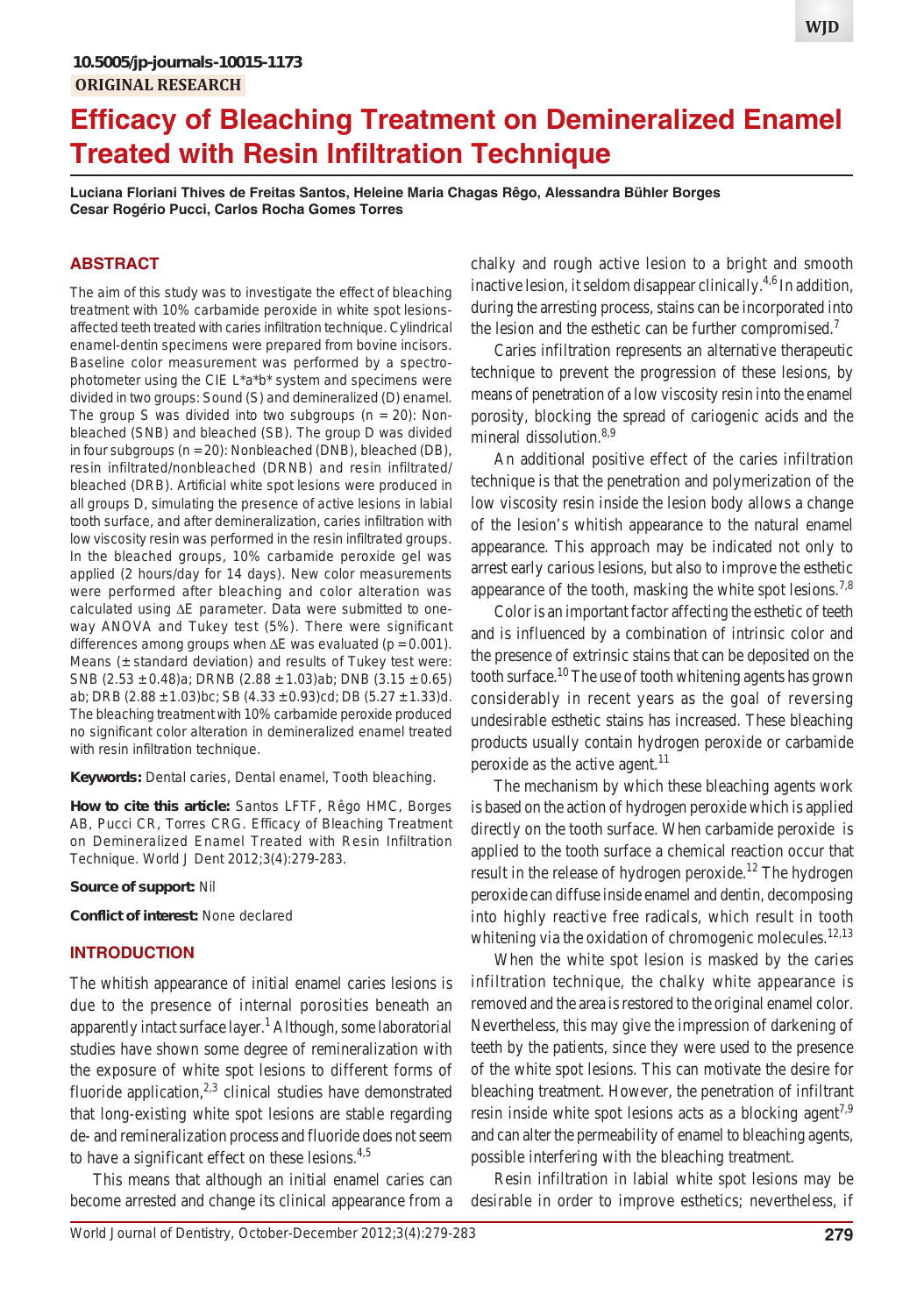general tooth color alteration is desirable, the bleaching treatment should be performed before resin infiltration, because the presence of a light cured resin inside tooth structure may hamper the action of whitening agents.

The aim of this study was to investigate the effect of bleaching treatment with 10% carbamide peroxide on active white spot lesions-affected teeth treated with caries infiltration technique. The null hypothesis tested was that the application technique of the infiltrant resin for the treatment of white spot lesions does not interfere in the bleaching agent action.

# **MATERIALS AND METHODS**

# **Sample Preparation**

The methods described by Wiegand et  $al<sup>14</sup>$  were used to prepare the specimens. For that, 60 extracted, nondamaged bovine intact incisors were stored in 0.1% thymol solution at room temperature until used. From each crown two enamel-dentin specimens, 3 mm in diameter and 2.2 mm in height were prepared from the labial surface with a Trephine Mill.

The specimens were attached to a metal holder and 0.1 mm of enamel was removed by polishing with sequential aluminum oxide abrasive papers (1,200, 2,400 and 4,000 grit - FEPA-P; Struers, Ballerup, Denmark) in a polishing device (DP-10, Panambra Industrial e Técnica SA, São Paulo, SP, Brazil) for 20 seconds each. The dentin side of specimens was abraded with a 1,200 grit abrasive paper, removing 0.1 mm of dentin and resulting in specimens of 1 mm of enamel (E) and 1 mm of dentin (D). The prepared ED specimens were examined under the stereomicroscope to certify the absence of cracks or other surface defects. After preparation, the specimens were stored in deionized water to avoid dehydration.

Baseline color reading was assessed on the enamel surface of the specimens at standardized ambient conditions using a Spectrophotometer CM-2600d (Konica Minolta, Osaka, Japan), which was set to 'Small area view' (SAV). The color and spectral distribution were measured according to the CIE L\* a\* b\* system, using Spectramagic software (Konica Minolta). The standard illuminant D65 was set, with the reflectance mode and the ultraviolet light included. The observer angle was set to 2° and the specular component was included (SCI).

The samples were carefully dried with an absorbent paper (not desiccated) and immediately placed into individually prepared metal holders with a 3 mm diameter reading window and the baseline color reading of specimens were performed.

The results of color measurement were quantified in terms of the coordinate value  $L^*$ ,  $a^*$  and  $b^*$  established by the Commission International de l'Eclariage (CIE), which locates the color of an object in a three-dimensional color space. The L\* axis represents the degree of lightness within a sample and ranges from 0 (black) to 100 (white). The a\* plane represents the degree of green/red color, while the b\* plane represents the degree of blue/yellow within the sample. The spectrophotometer was set to make three consecutive readings, automatically calculating the mean values of L\* a\* b\*. Mean L\* value of each ED specimens was used for stratified allocation among groups of all samples among the various experimental groups, in order to balance the initial data.

The groups were divided into two groups: S-sound enamel ( $n = 40$ ) and D-demineralized enamel ( $n = 80$ ). The group S was divided into two subgroups  $(n = 20)$ : nonbleached (SNB) and bleached (SB). The group D was divided in four subgroups ( $n = 20$ ): nonbleached (DNB), bleached (DB), resin infiltrated/nonbleached (DRNB) and resin infiltrated/bleached (DRB).

#### **Demineralization Process**

Artificial enamel subsurface lesions were created in order to simulate the presence of active white spot lesions in the labial surface of tooth by individually immersing and storing the specimens in a buffer solution, according to Queiroz et al<sup>3</sup> proposal. The demineralizing solution was composed of 50 mM acetate buffer solution containing 1.28 mM  $Ca(NO_3)_{2}$ •4H<sub>2</sub>O, 0.74 mM NaH<sub>2</sub>PO<sub>4</sub>•2H<sub>2</sub>O, and 0.03 ppm F at pH 5.2 for 24 hours. The specimens were immersed separately in an unstirred solution at 37°C. The total volume of solution used was calculated using  $2 \text{ ml/mm}^2$  of the enamel area.

Artificial saliva was prepared according to the formulation of Gohring et al<sup>15</sup> and consisted of hydrogen carbonate (22.1) mmol/l), potassium (16.1 mmol/l), sodium (14.5 mmol/l), hydrogen phosphate (2.6 mmol/l), boric acid (0.8 mmol/l), calcium (0.7 mmol/l), thiocyanate (0.2 mmol/l) and magnesium (0.2 mmol/l). The pH was adjusted to 7.0.

After demineralization, the color of specimens was measured again, the same way as described previously and the L\* value of each specimen was used for stratified allocation of all samples among the four demineralized groups.

# *Resin Infiltration*

The specimens of groups DRNB and DRB were submitted to resin infiltration technique using the infiltration resin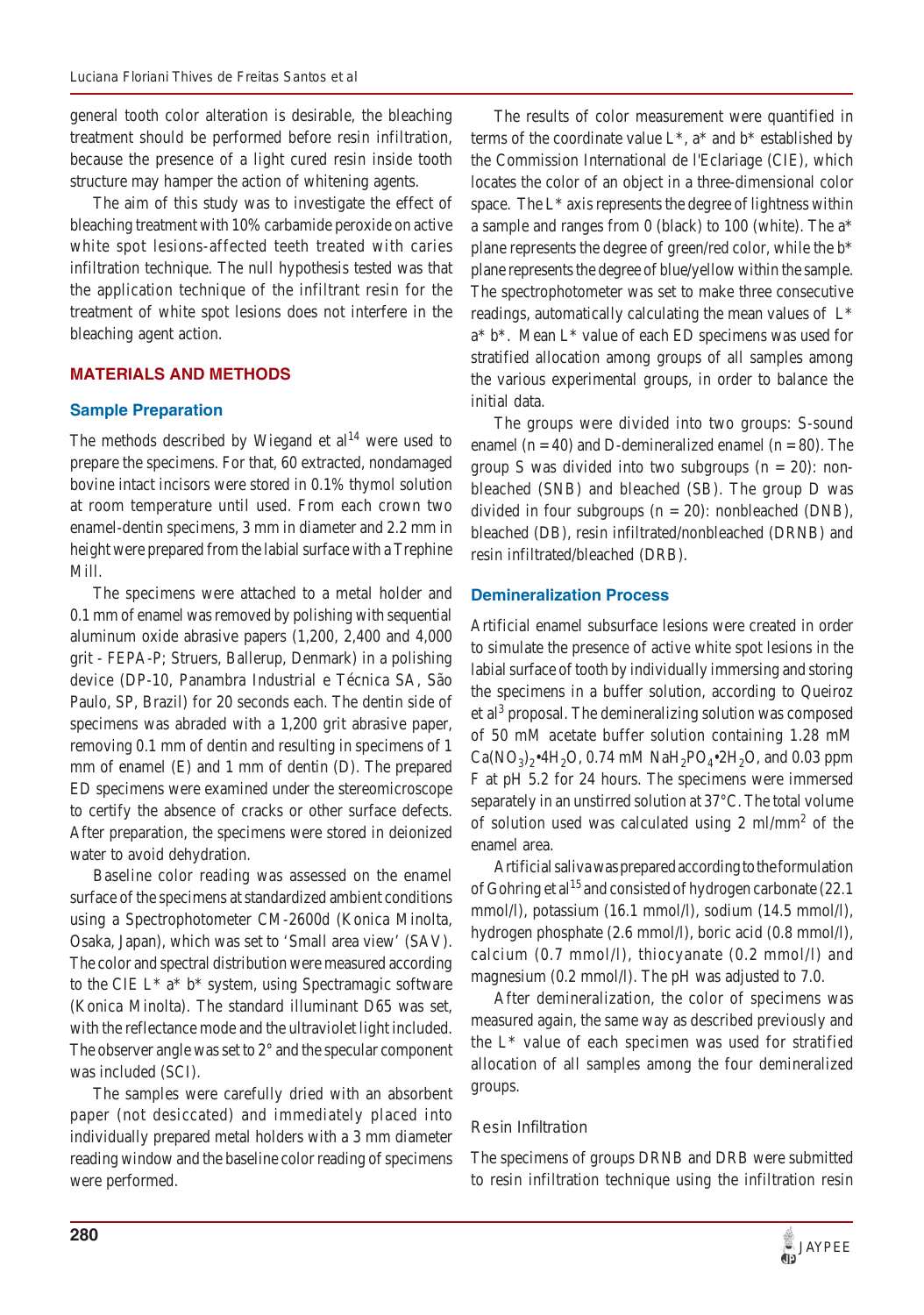(Icon®, DMG, Hamburg, Germany). The infiltration procedure was performed according to the manufacturer's instructions. A 15% hydrochloric acid gel (Icon-Etch) was applied on the demineralized enamel surface for 2 minutes and then water rinsed and air dried for 30 seconds, followed by the application of ethanol (Icon-Dry) during 30 seconds and additional air drying. The low-viscosity resin infiltrant (Icon-Infiltrant) was applied on the surface two times, the first time for 3 minutes and the second time for 1 minute. Both applications were light cured for 40 seconds. Specimens were polished with aluminum oxide abrasive papers (4000 grit - FEPA-P; Struers, Ballerup, Denmark), for about 20 seconds to removal of the excess resin, using a micrometer to verify the specimens height before and after the resin application.

#### *Bleaching*

Specimens of groups SB, DB and DRB were submitted to bleaching treatment with 10% carbamide peroxide (Whiteness Perfect, FGM, Joinville, SC, Brazil), for 2 hours during 14 days. In the intermediate periods, specimens were stored in artificial saliva. After the end of treatment, they were stored in artificial saliva which was changed daily for 7 days and a new color measurement was performed. The groups SNB, DNB and DRNB remained in daily changed artificial saliva during this period (21 days).

New color measurements were performed after this period. For each measurement, the values of  $L^*$ ,  $a^*$  and  $b^*$ were recorded and the values of the changes of  $L^*(\Delta L)$ , of  $a^*(\Delta a)$ , and  $b^*(\Delta b)$  were calculated. After, the total change color or the variation in color perception of each tooth was calculated, designated by the abbreviation  $\Delta E$ . This parameter was calculated according to the following formula:

$$
\Delta E = [(\Delta L)^2 (\Delta a)^2 (\Delta b)^2]^{1/2}
$$

The data were statistically analyzed using the software Statistica for Windows 9.0 (Statsoft, Tulsa, OK, USA) using one-way ANOVA and Tukey test at a significant level of 0.05.

# **RESULTS**

The application of one-way ANOVA revealed significant differences among groups when  $\Delta E$  parameter was evaluated  $(p = 0.0001/F = 18.245$  for 5° of freedom). The Tukey test was then applied and showed that group SNB exhibited the lowest color alteration, significantly lower than the SB group. Specimens of group DB presented the higher color alteration values, significantly higher than DNB group.

Nevertheless, the comparison between groups DRB and DRNB showed no significant differences in  $\Delta E$  values (Table 1).

# **DISCUSSION**

Although the main objective of resin infiltration of white spot lesion is the prevention of caries progression, a positive effect of the use of this technique is the instantaneous esthetic improvement obtained when used in labial white spot lesions. This technique is less invasive than microabrasion with hydrochloridric acid and pumice, which is commonly used as an attempt to improve esthetic of white spot lesions and also can be combined with conventional esthetic restorations in more severe cases.<sup>7,8</sup> The effectiveness of the caries infiltration technique in masking white spot lesion, altering the whitish aspect of demineralized enamel and returning the tooth to its natural color was observed in previous studies.7,8,16

This masking effect is a consequence of the filling of subsurface porosities present in the lesion body with the low viscosity resin. This occurs due to the refractive index of the infiltrant resin (1.475), which is more similar to the refractive index of enamel (1.65) than water (1.33) and air (1.0) that usually fill these micropososities. When filled with resin, the lesion recovers the translucency, appearing similar to the surrounding enamel, improving the esthetic appearance of tooth.7,16

In fact, the esthetic outcome cannot be accurately predicted, but even if the whole whitish lesion is not completely masked, there is a considerable improvement of tooth appearance after resin infiltration.<sup>7</sup> The outcome might be dependent on the lesion depth and activity, that is, better results might be achieved with more active and younger state when the surface layer is thinner and the lesion is not so deep.<sup>17</sup> However, when these white spot lesions are masked, some patients may, by the other side, have an impression of 'darkening' of teeth, since the whitish appearance disappears and the real color of the teeth returns. This may encourage the desire for bleaching after a caries infiltration technique, and in these cases, the presence of a resin inside tooth structure could affect the action of the whitening gel.

Although in the present study the artificial caries was created on enamel only, in order to simulate active white spot lesions in the labial surface, the specimens were composed by enamel and dentin, in order to simulate the optical properties of the tooth, as the apparent color is a result of the diffuse reflectance from dentin through the enamel layer.<sup>18</sup>

The null hypothesis proposed was rejected, since the group infiltrated with resin (group DRB) presented no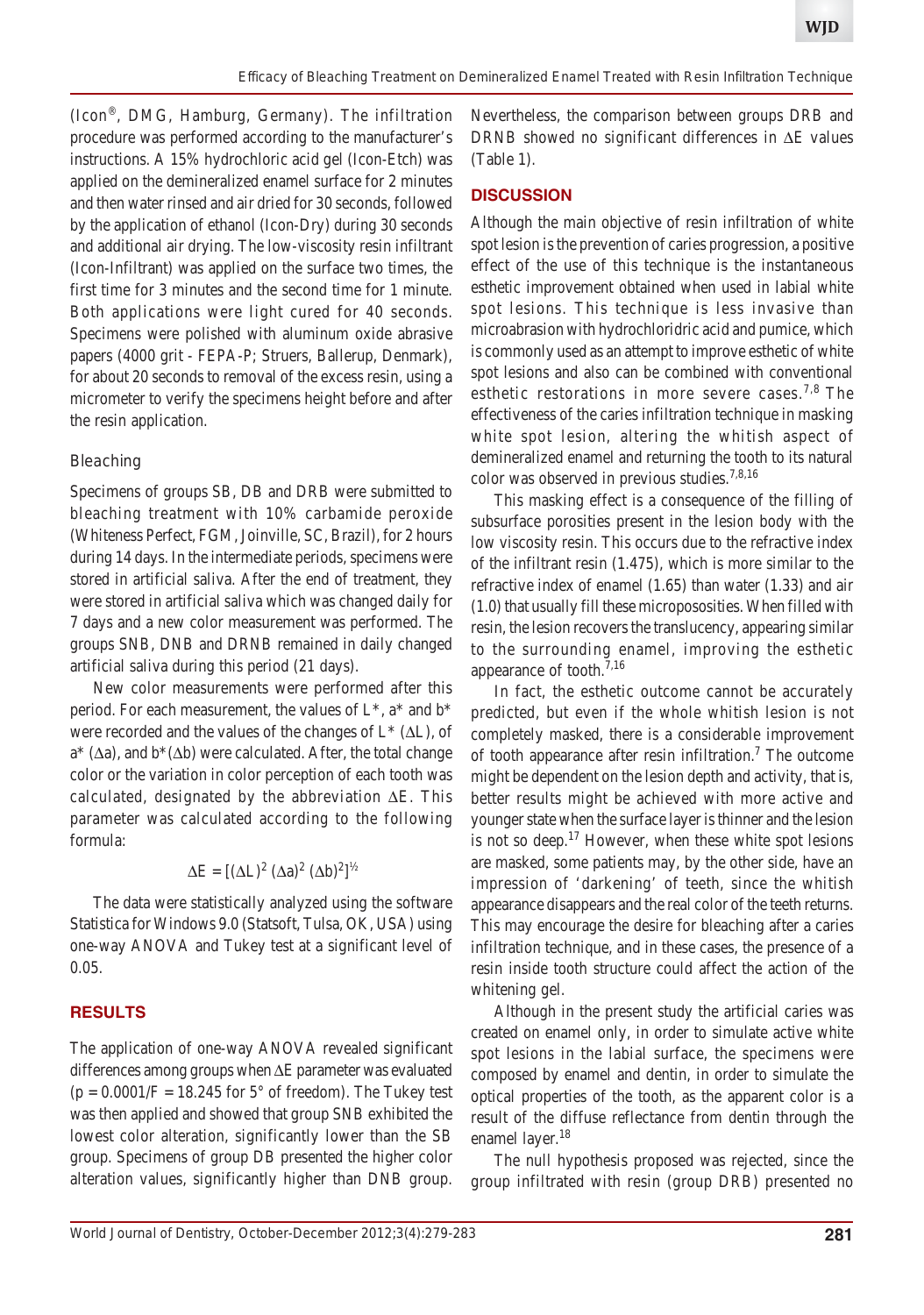significant color alteration compared to group DRNB, showing that the presence of low viscosity resin interfered with tooth whitening process using 10% peroxide carbamide gel.

Both enamel and dentin are permeable to hydrogen peroxide and carbamide peroxide, allowing the decomposition of bleaching agents in highly reactive free radicals that oxidize organic stains within the tooth. The penetration of these bleaching agents into tooth structure occurs due to their low molecular weight and ability to denaturate proteins, increasing the ion movement through the tooth tissues. $14,19,20$  Although the barrier created by the infiltration of the resin into the microporosities of the lesion is intended to block the diffusion pathways for cariogenic acids, depending on the pore volume of the lesion, it may not be completely embedded with the resin and also, resin shrinkage may occur during light curing.<sup>21-23</sup> In these situations, it might be expected that some peroxide could penetrate through lesion and act in the subsurface tooth structures. Nevertheless, significant color alteration was not observed in resin-infiltrated bleaching specimens of this study, indicating that the presence of resin prevented the penetration of bleaching agent into the tooth tissues.

The bleaching treatment with 10% CP was effective in produce significant color alteration both in sound and demineralized enamel groups, as observed in Table 1. Athome bleaching treatment was previously reported to cause no exacerbation of enamel demineralization.<sup>24</sup> Thus, after preventive measures, such as diet orientation and oral hygiene instructions, the esthetic planning of resininfiltration for white spot lesions color masking should include bleaching treatment before resin-infiltration, if tooth general color alteration is desired by the patient.

Nevertheless, although no significant color alteration was obtained when bleached and nonbleached resin infiltrated groups were compared, it must be taken into consideration that all specimen surface were demineralized and infiltrated. But in clinical situations, this usually occurs in some parts of tooth crown, especially around orthodontic brackets. In such cases, the sound enamel around the demineralized tissue can allow the penetration of the

Table 1:  $\Delta E$  values (mean and standard deviation) of all experimental groups and results of Tukey test

| $\frac{1}{2}$ |       |           |   |                     |   |   |  |
|---------------|-------|-----------|---|---------------------|---|---|--|
| Groups        | Mean  | <i>SD</i> |   | Homogeneous groups* |   |   |  |
| <b>SNB</b>    | 2.537 | 0.481     | A |                     |   |   |  |
| <b>DRNB</b>   | 2.880 | 1.030     | Α | B                   |   |   |  |
| <b>DNB</b>    | 3.156 | 0.651     | Α | B                   |   |   |  |
| <b>DRB</b>    | 3.591 | 1.328     |   | B                   | C |   |  |
| <b>SB</b>     | 4.337 | 0.936     |   |                     | C | D |  |
| DB            | 5.273 | 1.332     |   |                     |   | D |  |

 $*p < 0.05$ 

bleaching agents inside tooth structure, possibly enabling the bleaching action in the internal parts of enamel and dentin. Thus, further studies are required to investigate the interaction between resin infiltrated lesions and bleaching agents as well as their interaction with the remaining sound tissues of tooth.

### **CONCLUSION**

Within the limitations of this study, it can be concluded that the bleaching treatment with 10% CP produced no significant color alteration in resin infiltrated tested specimens.

# **REFERENCES**

- 1. Paris S, Bitter K, Renz H, Hopfenmuller W, Meyer-Lueckel H. Validation of two dual fluorescence techniques for confocal microscopic visualization of resin penetration into enamel caries lesions. Microsc Res Tech 2009 Jul;72(7):489-94.
- 2. Yamazaki H, Litman A, Margolis HC. Effect of fluoride on artificial caries lesion progression and repair in human enamel: Regulation of mineral deposition and dissolution under in vivolike conditions. Arch Oral Biol 2007 Feb;52(2):110-20.
- 3. Queiroz CS, Hara AT, Vale AMP, Cury JA. PH-cycling models to evaluate the effect of low fluoride dentifrice on enamel deand remineralization. Braz Dent J 2009;19:21-27.
- 4. Zantner C, Martus P, Kielbassa AM. Clinical monitoring of the effect of fluorides on long-existing white spot lesions. Acta Odontol Scand 2006 Apr;64(2):115-22.
- 5. Willmot DR. White lesions after orthodontic treatment: Does low fluoride make a difference? J Orthod 2004Sep;31(3): 235-42.
- 6. Cury JA, Tenuta LM. Enamel remineralization: Controlling the caries disease or treating early caries lesions? Braz Oral Res 2009;23(Suppl 1):23-30.
- 7. Paris S, Meyer-Lueckel H. Masking of labial enamel white spot lesions by resin infiltration: A clinical report. Quintessence Int 2009 Oct;40(9):713-18.
- 8. Kielbassa AM, Muller J, Gernhardt CR. Closing the gap between oral hygiene and minimally invasive dentistry: A review on the resin infiltration technique of incipient (proximal) enamel lesions. Quintessence Int 2009 Sep;40(8):663-81.
- 9. Meyer-Lueckel H, Paris S. Improved resin infiltration of natural caries lesions. J Dent Res 2008 Dec;87(12):1112-16.
- 10. Joiner A. The bleaching of teeth: A review of the literature. J Dent 2006 Aug;34(7):412-19.
- 11. Joiner A, Hopkinson I, Deng Y, Westland S. A review of tooth colour and whiteness. J Dent 2008;36(Suppl 1):S2-7.
- 12. Dahl JE, Pallesen U. Tooth bleaching: A critical review of the biological aspects. Crit Rev Oral Biol Med 2003;14(4):292-304.
- 13. Schiavoni RJ, Turssi CP, Rodrigues AL Jr, Serra MC, Pecora JD, Froner IC. Effect of bleaching agents on enamel permeability. Am J Dent 2006 Oct;19(5):313-16.
- 14. Wiegand A, Vollmer D, Foitzik M, Attin R, Attin T. Efficacy of different whitening modalities on bovine enamel and dentin. Clin Oral Investig 2005 Jun;9(2):91-97.
- 15. Gohring TN, Zehnder M, Sener B, Schmidlin PR. In vitro microleakage of adhesive-sealed dentin with lactic acid and